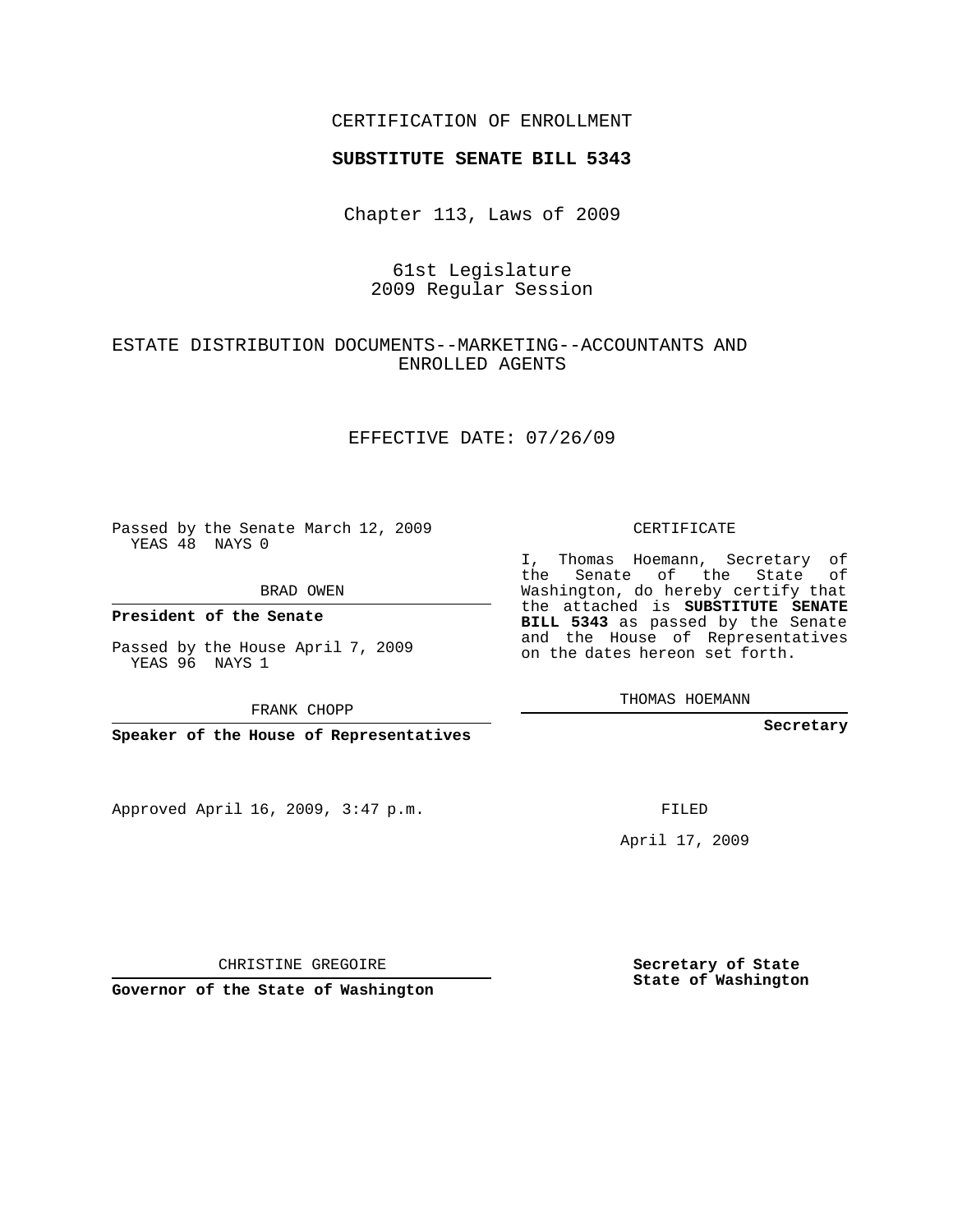# **SUBSTITUTE SENATE BILL 5343** \_\_\_\_\_\_\_\_\_\_\_\_\_\_\_\_\_\_\_\_\_\_\_\_\_\_\_\_\_\_\_\_\_\_\_\_\_\_\_\_\_\_\_\_\_

\_\_\_\_\_\_\_\_\_\_\_\_\_\_\_\_\_\_\_\_\_\_\_\_\_\_\_\_\_\_\_\_\_\_\_\_\_\_\_\_\_\_\_\_\_

Passed Legislature - 2009 Regular Session

**State of Washington 61st Legislature 2009 Regular Session By** Senate Judiciary (originally sponsored by Senators Regala, Carrell, and Kline)

READ FIRST TIME 02/25/09.

 AN ACT Relating to exempting certified public accountants and enrolled agents from the restrictions on marketing estate distribution documents for certain purposes; and amending RCW 19.295.005, 19.295.010, and 19.295.020.

5 BE IT ENACTED BY THE LEGISLATURE OF THE STATE OF WASHINGTON:

 6 **Sec. 1.** RCW 19.295.005 and 2007 c 67 s 1 are each amended to read 7 as follows:

 The legislature finds the practice of using "living trusts" as a marketing tool by persons who are not authorized to practice law, who are not acting directly under the supervision of a person authorized to 11 practice law,  $($   $(\theta \cdot \hat{r})$  who are not a financial institution, or who are 12 not properly credentialed and regulated professionals as specified under RCW 19.295.020 (5) and (6) for purposes of gathering information 14 for the preparation of an estate distribution document to be a deceptive means of obtaining personal asset information and of developing and generating leads for sales to senior citizens. The legislature further finds that this practice endangers the financial security of consumers and may frustrate their estate planning objectives. Therefore, the legislature intends to prohibit the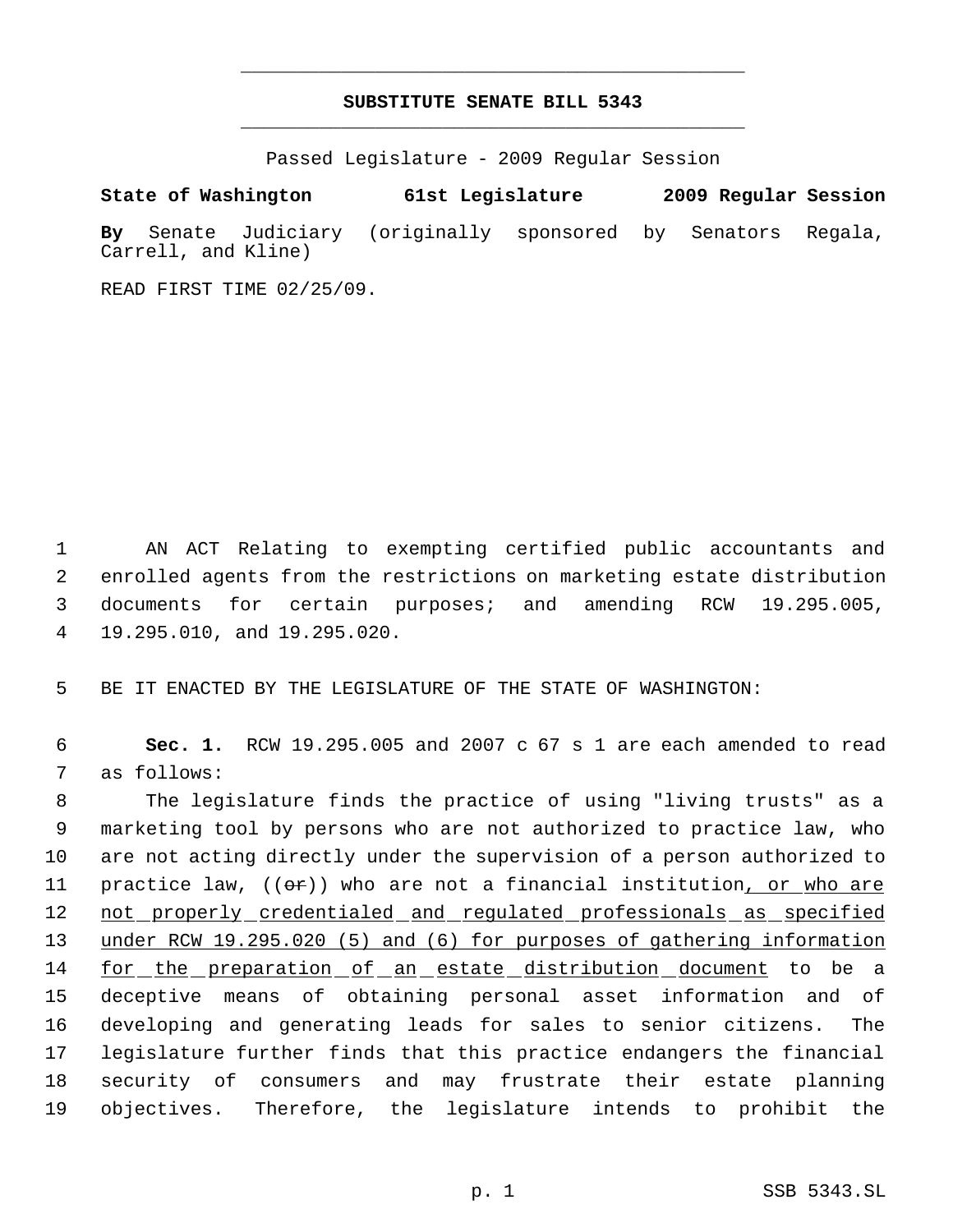marketing of services related to preparation of estate distribution documents by persons who are not authorized to practice law or who are not a financial institution.

4 This chapter is not intended to limit consumers from ((receiving)) 5 obtaining legitimate estate planning ((services)) documents, including "living trusts," from those authorized to practice law; but is intended to prohibit persons not licensed to engage in the practice of law from 8 the unscrupulous practice of marketing legal ((services)) documents as a means of targeting senior citizens for financial exploitation.

 **Sec. 2.** RCW 19.295.010 and 2008 c 161 s 1 are each amended to read as follows:

 The definitions in this section apply throughout this chapter unless the context clearly requires otherwise.

 (1) "Market" or "marketing" includes every offer, contract, or agreement to prepare or gather information for the preparation of, or to provide, individualized advice about an estate distribution document.

 (2) "Estate distribution document" means any one or more of the following documents, instruments, or writings prepared, or intended to be prepared, for a specific person or as marketing materials for distribution to any person, other than documents, instruments, writings, or marketing materials relating to a payable on death account established under RCW 30.22.040(9) or a transfer on death account established under chapter 21.35 RCW:

 (a) Last will and testament or any writing, however designated, that is intended to have the same legal effect as a last will and testament, and any codicil thereto;

 (b) Revocable and irrevocable inter vivos trusts and any instrument which purports to transfer any of the trustor's current and/or future interest in real or personal property thereto;

 (c) Agreement that fixes the terms and provisions of the sale of a decedent's interest in any real or personal property at or following the date of the decedent's death.

 (3) "Financial institution" means a bank holding company registered under federal law, a bank, trust company, mutual savings bank, savings bank, savings and loan association or credit union organized under